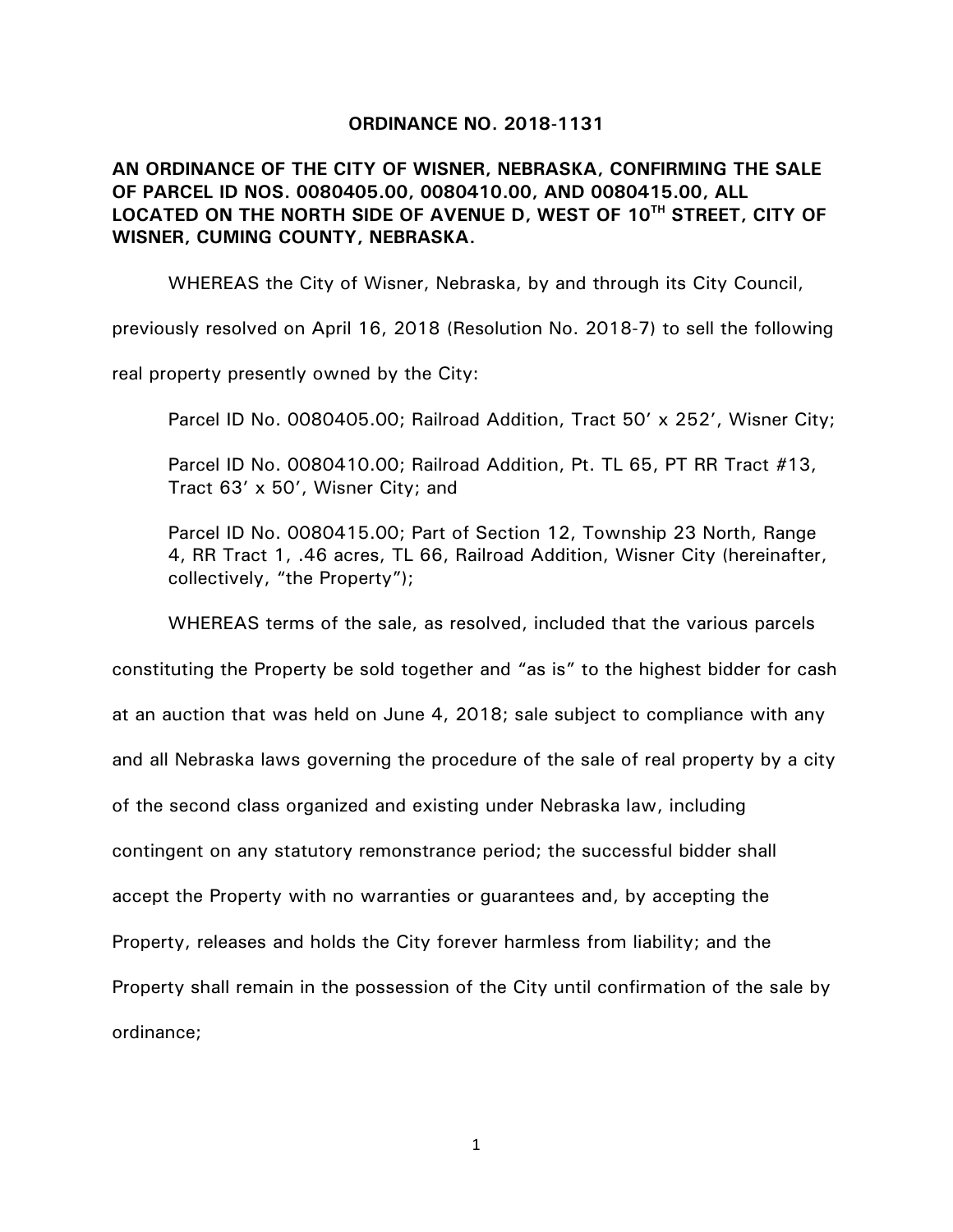WHEREAS Nic McCarthy submitted the highest bid for purchase of the

Property in the amount of \$21,000, and the City wishes to accept that bid;

WHEREAS notice of the proposed sale and the terms of sale were published

three (3) consecutive weeks, as required by Nebraska law; and

WHEREAS the 30-day statutory remonstrance period required by Nebraska

law has passed, and no objections were made to the proposed sale on the

foregoing terms;

## **NOW, THEREFORE, BE IT ORDAINED BY THE MAYOR AND CITY COUNCIL OF THE CITY OF WISNER, NEBRASKA:**

**Section 1.** The City of Wisner, Nebraska, shall sell the following real estate

to Nic McCarthy for the total amount of \$21,000, to wit:

Parcel ID No. 0080405.00; Railroad Addition, Tract 50' x 252', Wisner City;

Parcel ID No. 0080410.00; Railroad Addition, Pt. TL 65, PT RR Tract #13, Tract 63' x 50', Wisner City; and

Parcel ID No. 0080415.00; Part of Section 12, Township 23 North, Range 4, RR Tract 1, .46 acres, TL 66, Railroad Addition, Wisner City (hereinafter, collectively, "the Property");

**Section 2.** Terms of the foregoing sale of the Property shall be those

included in the preamble to this Ordinance, all of which are incorporated herein by

this reference as if fully set forth here.

**Section 3.** Any and all ordinances and resolutions in conflict herewith are

repealed.

**Section 4.** This Ordinance shall become effective upon its reading, passage,

and publication according to law.